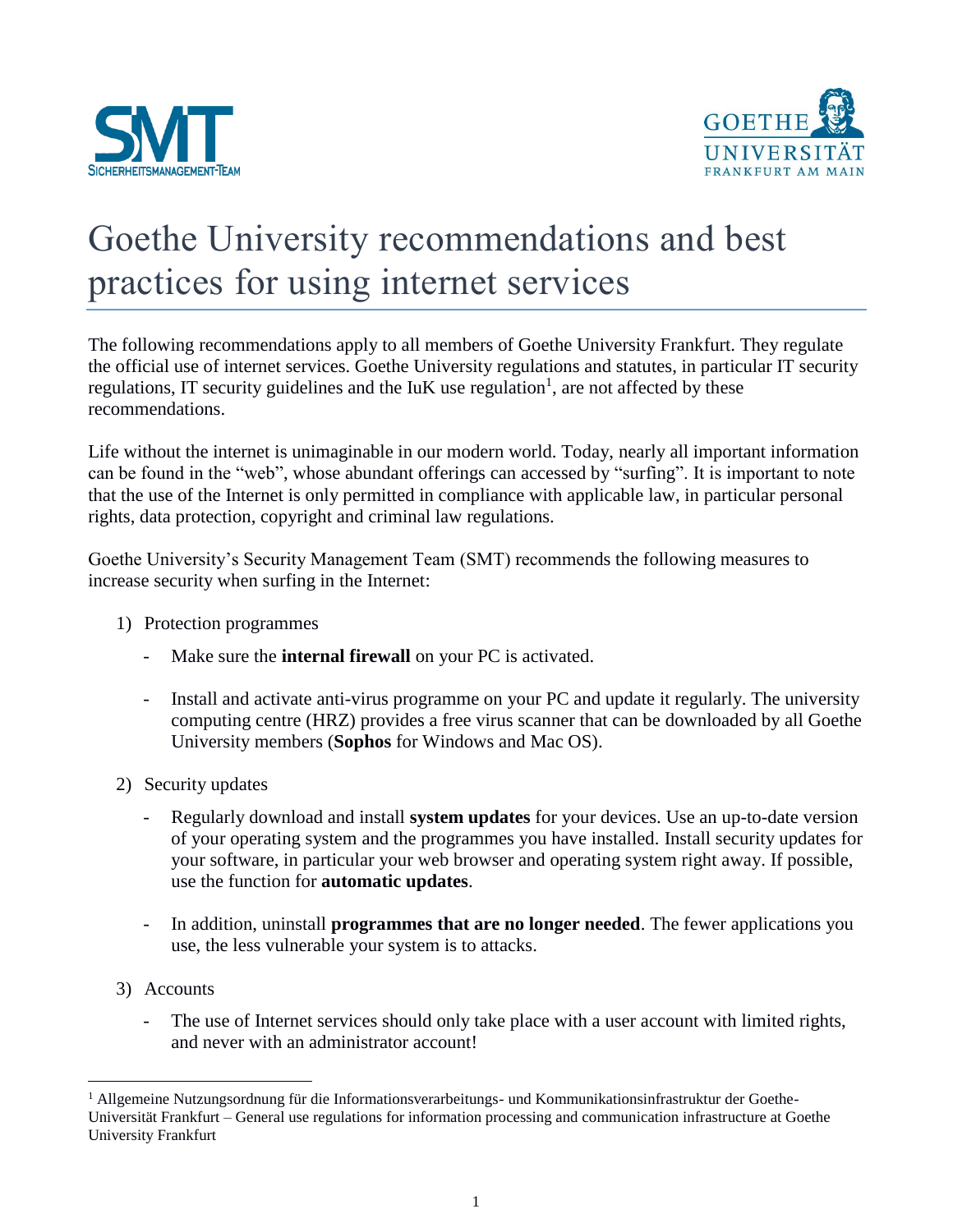



- Be mindful of how you handle usernames and passwords. Besides online banking services, this includes access data for social networks, online shops and similar websites.
- Use secure **passwords** of at least **10-16 characters** consisting of letters, numbers and symbols. **Never** store passwords, PINs, TANs, or your credit card information on your devices. **Official passwords** may **not** be used for external services. You can find additional information in our **recommendations** on "Using Passwords".
- 4) Software and programmes
	- Only download programmes from **trustworthy sources**. (Preferably from the websites of the software manufacturer).
	- When installing programmes and software, be mindful of hidden software components.
- 5) Surfing the Internet
	- The **input of sensitive data** should be carried out only through an encrypted connection (**https**). Always check to make sure "https" is in the address field and a closed lock symbol in the status field of the browser.
	- Heed any **warning messages from the web browser** regarding the validity and trustworthiness of the certificate.
	- **Digital certificates** attest to the trustworthiness of communication partners in the Internet.
	- Use **common sense** when surfing. Do not blindly trust notifications, messages and requests. Do not click on every offer, no matter how enticing it sounds. Nothing in the Internet is for free. Many providers who lure with prices and rewards are only after your data.
- 6) WIFI
	- WIFI connections should not be used indiscriminately, as they do not always provide a secure, encrypted connection. Especially with regard to sensitive data (e.g., online banking, shopping, etc.) an **encrypted connection** is essential.
	- **Avoid online banking** in internet cafes or at public terminals or places. As a rule, **do not enter passwords** when using the Internet at such locations. If you conduct banking business using your cell phone, do not have the TAN sent to the same device.
	- It is recommended to use a VPN connection. The University Computing Centre (HRZ) provides a free VPN connection for all university members. You can find more information at:<https://www.rz.uni-frankfurt.de/vpn>